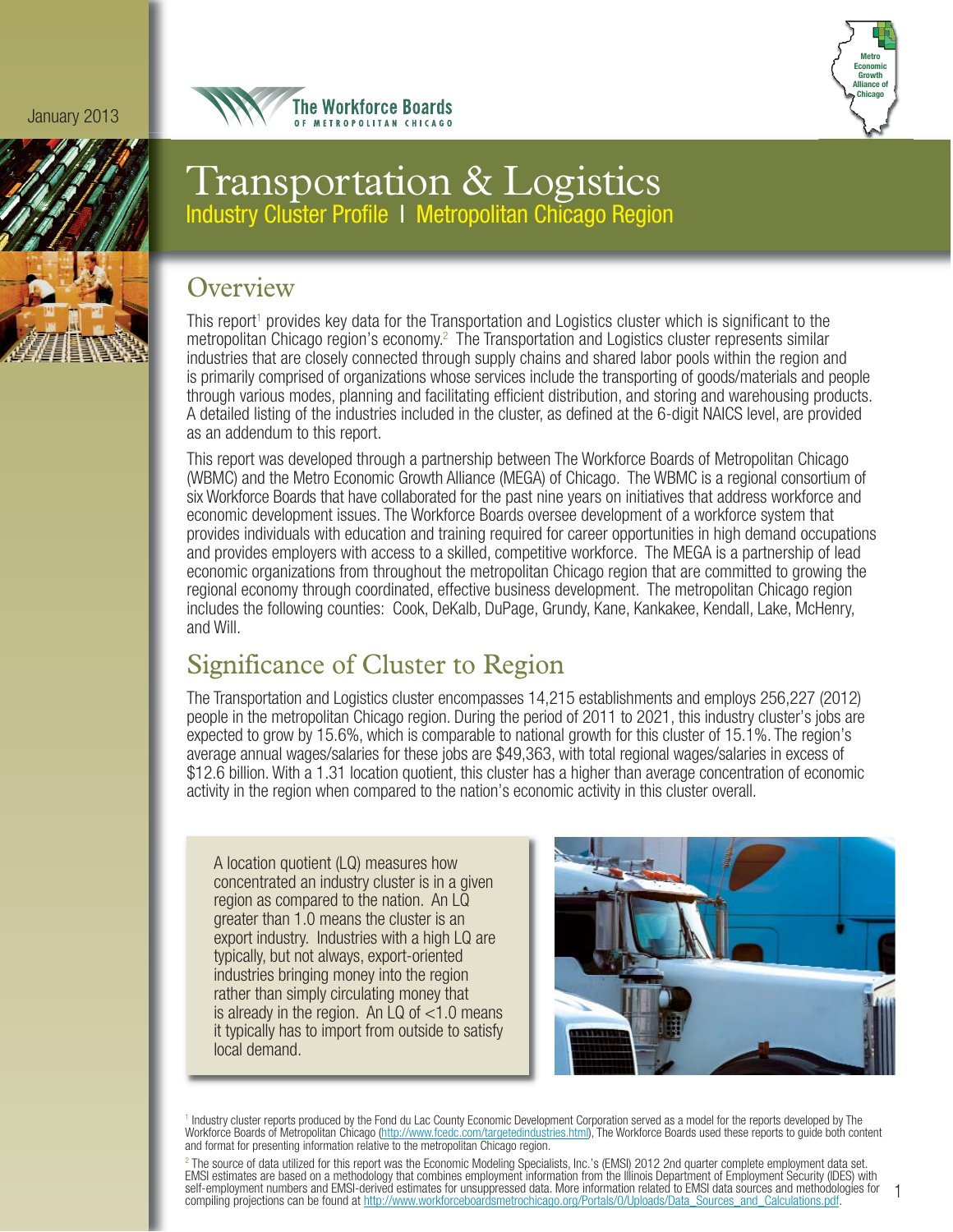

## Cluster Definition

"An industry cluster is a group of interdependent firms and related institutions that draw a productive advantage from their geographic concentration and connections. Firms in a cluster share common resources and technologies, rely on a similar labor pool and institutions, and are linked through strong relationships and transactions in addition to co-location."3

Based on employment and economic activity generated by each industry, the core strength of the Transportation and Logistics industry cluster comes from wholesale trade agents and brokers, scheduled passenger air transportation, long distance freight trucking, general warehousing and storage, and local freight trucking. These core industries not only have high employment numbers, representing 50.5% of the total cluster employment, but also drive employment and inputs from other industries supporting them.

Other significant industries in this cluster, based on both employment and in-region economic activity, include rail transportation, freight transportation arrangement, couriers and express delivery services, and general freight trucking, long distance (less than truckload).



# Key Strengths

- Average annual wages/salaries of \$49,363 (2012) for this industry cluster are higher than the national average of \$47,489 and state average of \$46,763 for this cluster.
- The projected growth rate for this industry cluster through 2021 is 15.6%.
- The metropolitan Chicago region's access to highway, rail, water and airports positions it for being a hub for warehousing and storage services as well as the transporting of freight.

# Value Chain

An essential component for an industry cluster is the local supply chain. Although not all inputs (goods or services) that an industry cluster needs can be produced in the local economy, it is desirable to meet as many of the cluster's needs locally as possible. Total requirements, meaning how much this cluster purchases from in- and out-of-region industries, are \$19.4 billion. Of these purchases, \$12.4 billion, or 64%, are in-region.

The economic activity associated with the Transportation and Logistics industry cluster supports 1,145,334 jobs. 256,227 of those jobs are in cluster industries and in-region. With a job multiplier of 3.47, the cluster generates 889,107 jobs in the larger economy.

The job multiplier provides some indication of the total number of jobs (direct and indirect) supported by economic activity of the cluster. To determine the cluster's impact on jobs, total jobs in the cluster are multiplied by the job multiplier. Direct jobs are in industries comprising the cluster within a specified area; indirect jobs are in industries outside of the cluster and in the larger economy.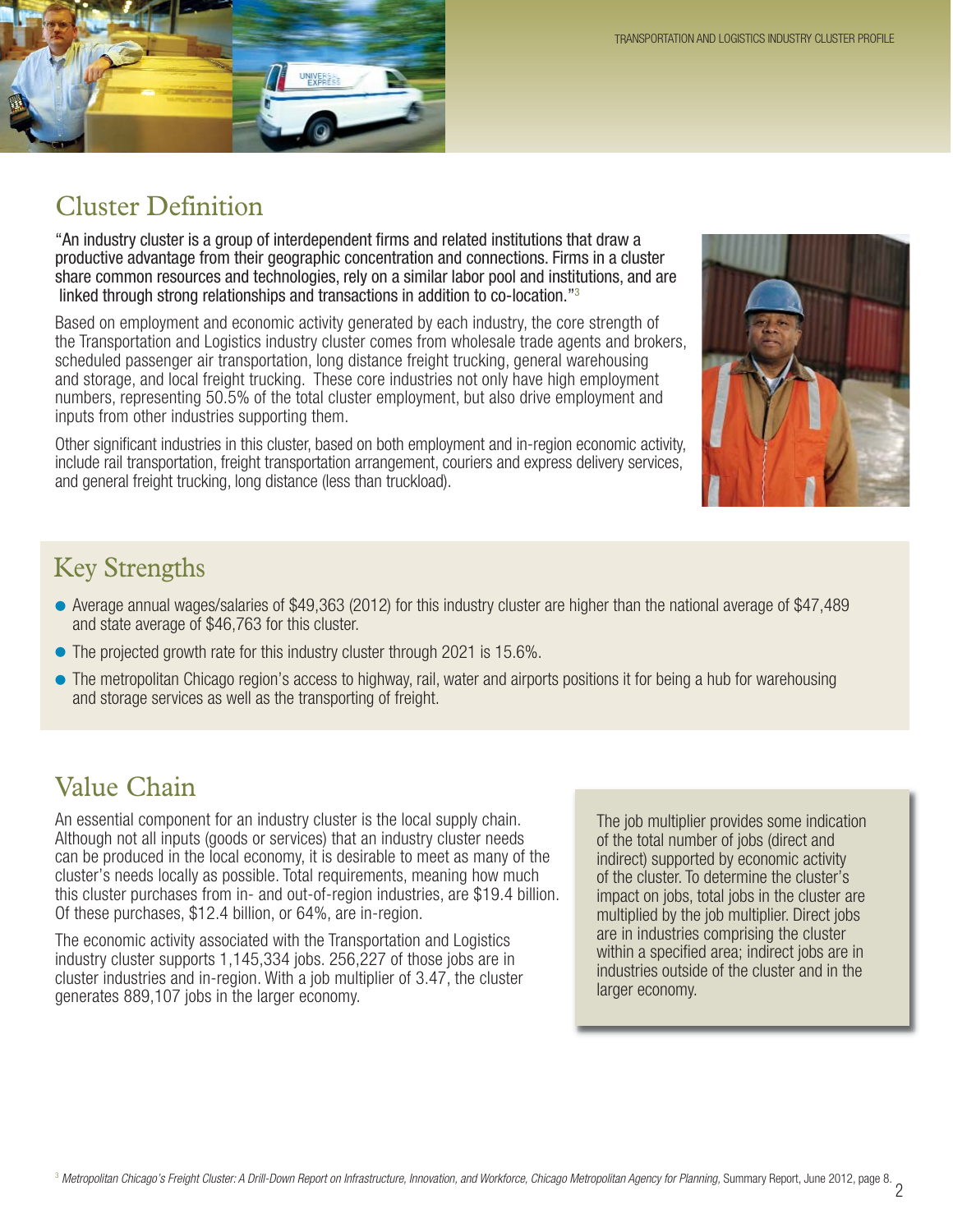



# Core and Support Industries

Within each cluster, there are certain industries that contribute more to the economy of the region than others. These industries not only have high employment numbers, but also impact employment and inputs from other industries supporting them. The chart below provides relevant information for the core and support industries in the Transportation and Logistics industry cluster.



| <b>TRANSPORTATION AND LOGISTICS CLUSTER</b> |                                                                 |                     |                     |        |          |                                   |                               |
|---------------------------------------------|-----------------------------------------------------------------|---------------------|---------------------|--------|----------|-----------------------------------|-------------------------------|
| <b>NAICS</b><br>Code                        | <b>Description</b>                                              | 2011<br><b>Jobs</b> | 2021<br><b>Jobs</b> | Change | % Change | 2012<br>Wages/<br><b>Salaries</b> | 2011<br><b>Establishments</b> |
| 481111                                      | Scheduled Passenger Air Transportation                          | 31,054              | 32,881              | 1,827  | 6%       | \$75,179                          | 51                            |
| 484121                                      | General Freight Trucking, Long-Distance,<br><b>Truckload</b>    | 28,722              | 36,992              | 8,270  | 29%      | \$42,068                          | 1,256                         |
| 493110                                      | General Warehousing and Storage                                 | 25,566              | 32,620              | 7,054  | 28%      | \$38,707                          | 314                           |
| 425120                                      | Wholesale Trade Agents and Brokers                              | 21,939              | 25,881              | 3,942  | 18%      | \$79,221                          | 4,325                         |
| 484110                                      | General Freight Trucking, Local                                 | 19,508              | 22,387              | 2,879  | 15%      | \$40,422                          | 2,770                         |
| 488510                                      | <b>Freight Transportation Arrangement</b>                       | 16,954              | 19,209              | 2,255  | 13%      | \$57,181                          | 952                           |
| 492110                                      | <b>Couriers and Express Delivery Services</b>                   | 13,140              | 15,571              | 2,431  | 19%      | \$33,206                          | 196                           |
| 482110                                      | Rail Transportation                                             | 10,548              | 12,385              | 1,837  | 17%      | \$81,572                          | 3                             |
| 484122                                      | General Freight Trucking, Long-Distance,<br>Less Than Truckload | 8,064               | 10,040              | 1,976  | 25%      | \$49,685                          | 238                           |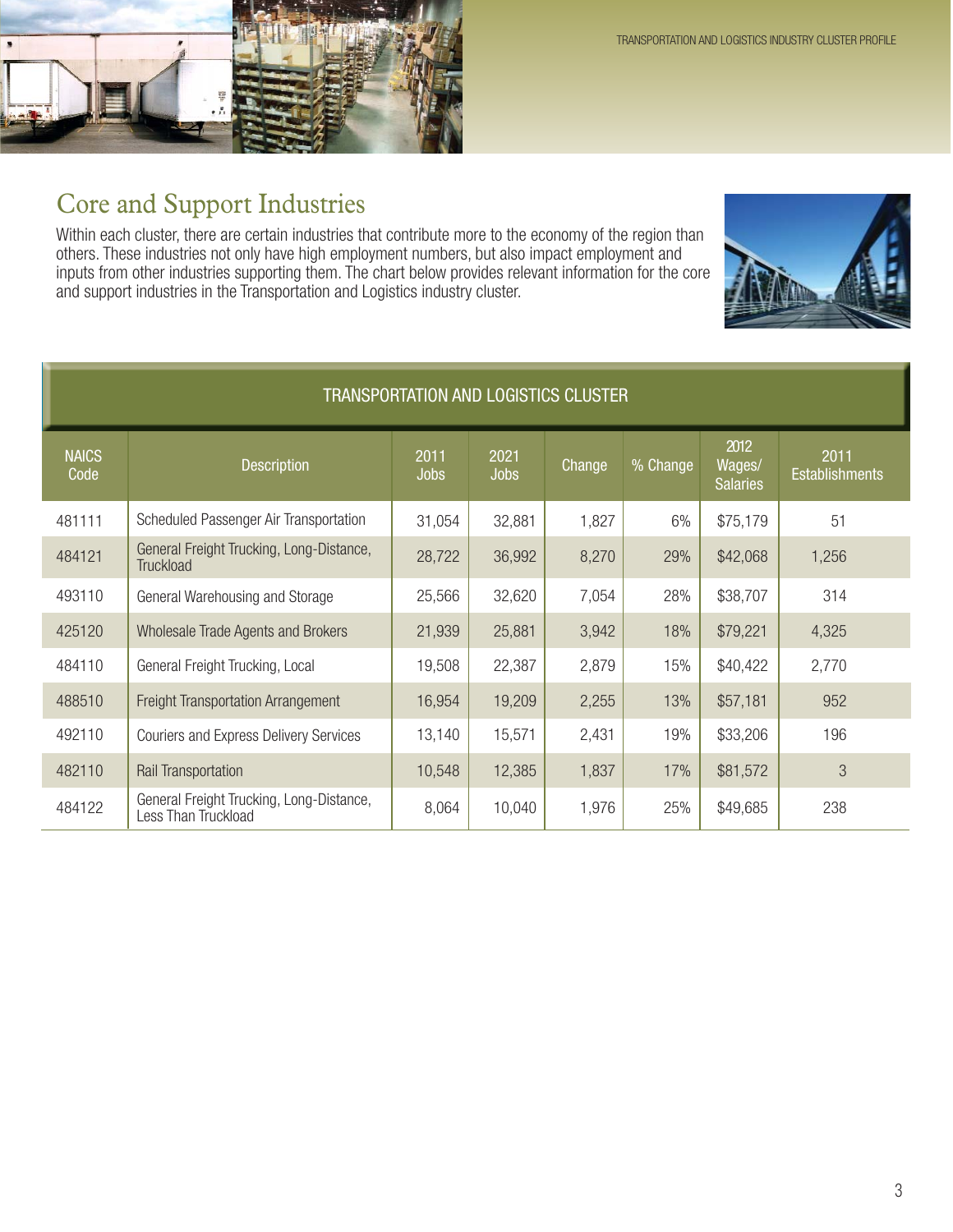

## Occupational Opportunities

The Transportation and Logistics industry cluster employs 256,227 people in the metropolitan Chicago region. During the period of 2011 – 2021, this industry cluster is expected to grow 39,193 new jobs. Additionally, there will be job openings that represent employment opportunities. Job openings occur when individuals change jobs, retire, or leave the workforce.

The table provided below identifies the ten occupations projected to experience the largest job growth through 2021. In assessing the employment opportunities these occupations offer, it is anticipated that there will be 25,803 new jobs and an additional 21,873 positions available through job openings.

This industry cluster provides job opportunities to individuals who are not interested in pursuing higher education. While most of the high growth jobs require only on-the-job training, some jobs will require individuals to obtain special certifications such as a commercial driver's license. Median hourly earnings for high growth occupations range from a low of \$9.70 to a high of \$32.18.

| SOC Code | Occupation                                                                                             | Jobs in<br><b>Cluster</b><br>2011 | Projected<br>Jobs in<br><b>Cluster</b><br>2021 | New Jobs<br>in Cluster<br>2011-2021 | $\%$<br><b>Change</b> | Estimated<br>Openings in<br>Cluster <sup>4</sup><br>(New &<br>Replacement)<br>2011-2021 | $\sqrt{6}$ of the<br><b>Total Jobs</b><br>in Cluster<br>(2012) | <b>Median</b><br>Hourly<br><b>Earnings</b> | <b>Education Level</b>                  |
|----------|--------------------------------------------------------------------------------------------------------|-----------------------------------|------------------------------------------------|-------------------------------------|-----------------------|-----------------------------------------------------------------------------------------|----------------------------------------------------------------|--------------------------------------------|-----------------------------------------|
| 53-3032  | Truck Drivers, Heavy & Tractor-Trailer                                                                 | 45,380                            | 57,457                                         | 12,077                              | 27%                   | 18,690                                                                                  | 18.2%                                                          | \$19.55                                    | Short-term on-the-job training          |
| 53-3041  | <b>Taxi Drivers &amp; Chauffeurs</b>                                                                   | 16,464                            | 19,572                                         | 3,108                               | 19%                   | 6,042                                                                                   | 6.6%                                                           | \$9.70                                     | Short-term on-the-job training          |
| 53-7062  | Laborers & Freight, Stock, & Material Movers, Hand                                                     | 19,617                            | 21,990                                         | 2,373                               | 12%                   | 7,473                                                                                   | 7.7%                                                           | \$11.37                                    | Short-term on-the-job training          |
| 41-4012  | Sales Representatives, Wholesale & Manufacturing,<br><b>Except Technical &amp; Scientific Products</b> | 7,162                             | 8,735                                          | 1,573                               | 22%                   | 2,114                                                                                   | 2.9%                                                           | \$26.14                                    | Work experience in a related occupation |
| 11-9199  | Managers, All Other                                                                                    | 4,411                             | 5,899                                          | 1,488                               | 34%                   | 1,752                                                                                   | 1.8%                                                           | \$32.18                                    | Work experience in a related occupation |
| 43-5011  | Cargo & Freight Agents                                                                                 | 6,240                             | 7,592                                          | 1,352                               | 22%                   | 2,808                                                                                   | 2.5%                                                           | \$18.62                                    | Moderate-term on-the-job training       |
| 53-3033  | Truck Drivers, Light or Delivery Services                                                              | 8,902                             | 9,970                                          | 1,068                               | 12%                   | 2,419                                                                                   | 3.5%                                                           | \$15.39                                    | Short-term on-the-job training          |
| 43-4051  | <b>Customer Service Representatives</b>                                                                | 4,300                             | 5,232                                          | 932                                 | 22%                   | 1,984                                                                                   | 1.7%                                                           | \$16.61                                    | Moderate-term on-the-job training       |
| 53-7051  | <b>Industrial Truck &amp; Tractor Operators</b>                                                        | 5,179                             | 6,096                                          | 917                                 | 18%                   | 2,079                                                                                   | 2.0%                                                           | \$14.45                                    | Short-term on-the-job training          |
| 53-3022  | <b>Bus Drivers, School</b>                                                                             | 7,704                             | 8,619                                          | 915                                 | 12%                   | 2,315                                                                                   | 1.7%                                                           | \$13.71                                    | Short-term on-the-job training          |

<sup>4</sup> Estimated openings for occupations in cluster were calculated by determining the proportion of regional jobs within the cluster and applying that rate to the projected regional openings for occupation.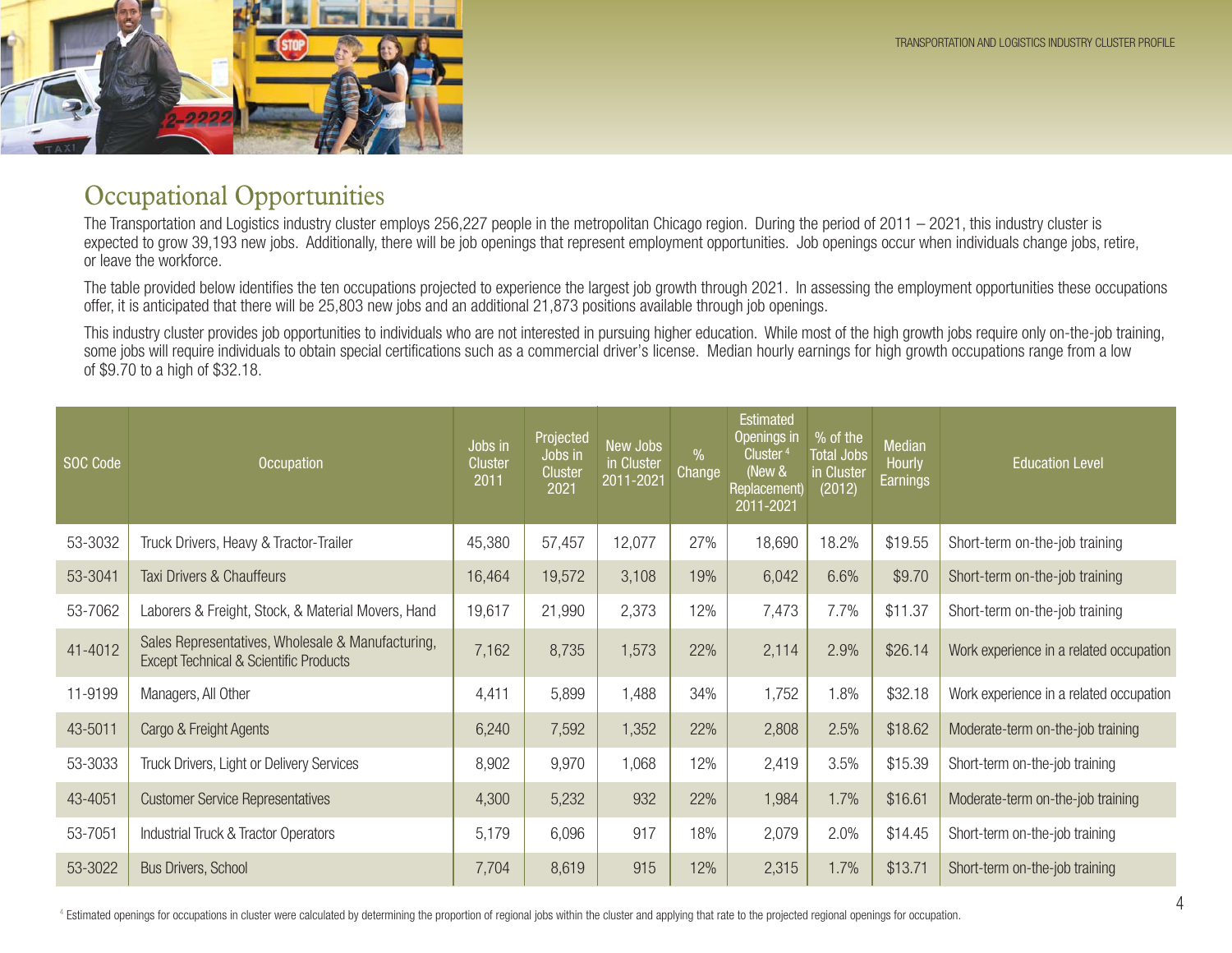

# Market Opportunities

## Uncovering Gaps

A gap analysis shows how much an entire industry cluster purchases from various other industries (its "requirements"), along with how much is satisfied by those industries inside and outside the region. A gap occurs when industries that produce inputs (goods or services) needed by the cluster's core industries are not available locally or are underdeveloped. Although not all inputs that an industry cluster needs can be produced in the local economy, identifying and closing gaps benefits the region and the competitiveness of the cluster overall. Development or expansion of businesses that can fulfill the cluster's needs for goods and services will create jobs and keep more money in the region.

### Gap=Market Opportunity

Total in-region requirements, meaning how much the Transportation and Logistics cluster purchases locally, are \$12.4 billion. This cluster satisfies 64% of its requirements in-region.

Further analysis indicates that the cluster purchases \$7 billion outside of the region. Based on a review of these out-of-region purchases, potential market opportunities associated with the Transportation and Logistics cluster have been identified and are reflected on the chart below. Gaps identified, not all inclusive, provide opportunities in the specific cluster but also across all industries in the region. This gap provides an opportunity to assist current employers in expanding or attracting new employers to fill the unmet need.

| <b>MARKET OPPORTUNITIES</b>                                        |                                 |                                           |                                                                             |  |  |
|--------------------------------------------------------------------|---------------------------------|-------------------------------------------|-----------------------------------------------------------------------------|--|--|
| Industry/Gap                                                       | <b>Unmet Need</b><br>in Cluster | 2012 Annual Average<br><b>Wage/Salary</b> | # of Establishments (2011)<br># of Employees in Cluster (2011) <sup>5</sup> |  |  |
| General Warehousing and Storage                                    | \$63,862,075                    | \$38,707                                  | 314 establishments<br>25,566 employees                                      |  |  |
| <b>Machine Shops</b>                                               | \$49,612,123                    | \$52,865                                  | 718 establishments<br>10,110 employees                                      |  |  |
| Specialized Freight (except used goods)<br>Trucking, Local         | \$29,995,743                    | \$48,965                                  | 707 establishments<br>4,170 employees                                       |  |  |
| <b>Engineering Services</b>                                        | \$28,583,013                    | \$81,251                                  | 1,488 establishments<br>19,954 employees                                    |  |  |
| General Freight Trucking, Long Distance,<br>Less than Truckload    | \$27,739,099                    | \$49,685                                  | 238 establishments<br>8,064 employees                                       |  |  |
| Specialized Freight (except used goods)<br>Trucking. Long-Distance | \$26,535,871                    | \$48,195                                  | 156 establishments<br>1,601 employees                                       |  |  |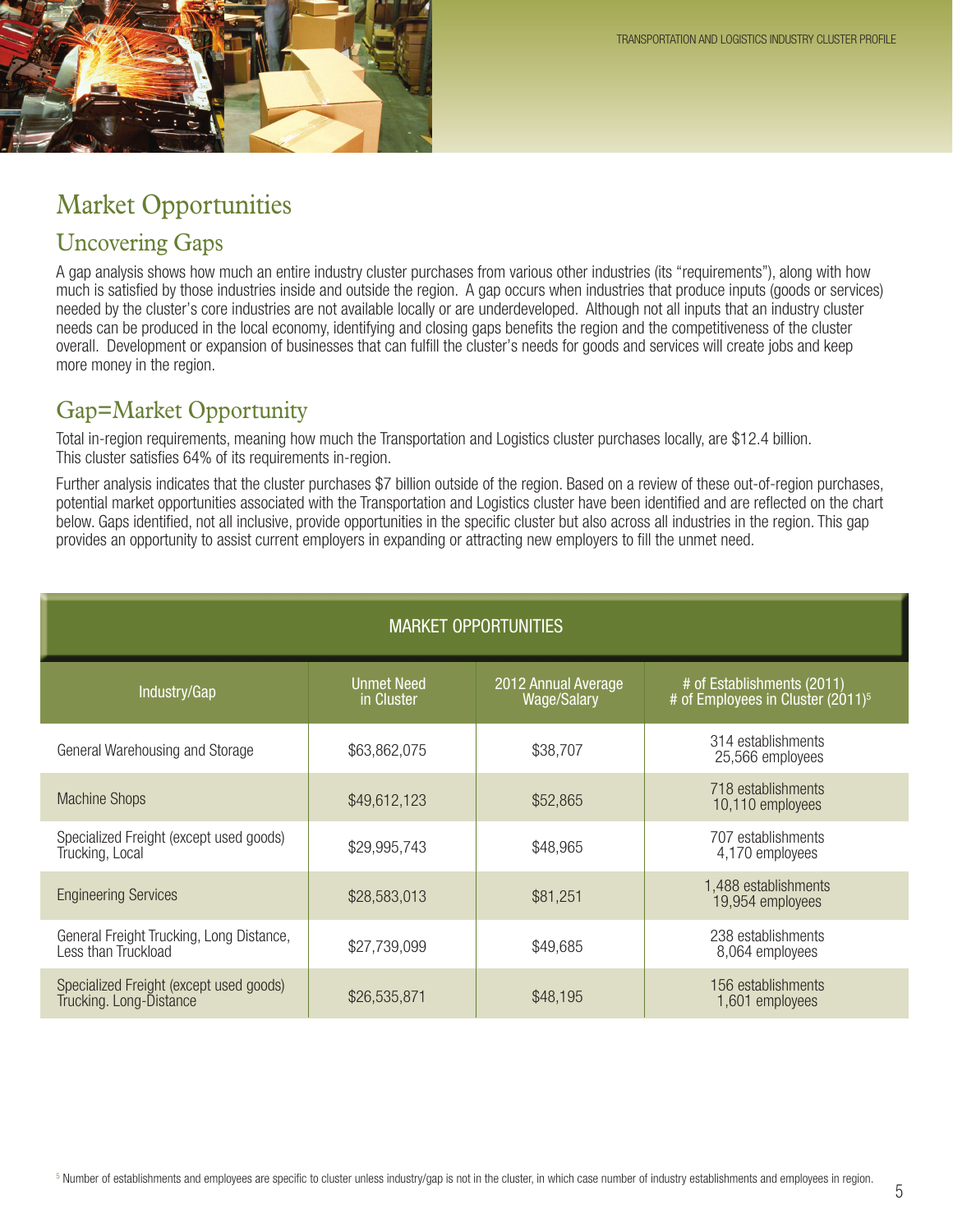#### INDUSTRY CLUSTER MAP

The following cluster map illustrates the primary or core industries as well as ancillary industries of this cluster. Industries represented in rectangles with no shading/fill reveal substantial unmet needs or gaps in the region. Boxes in red signify jobs within direct/defined cluster.



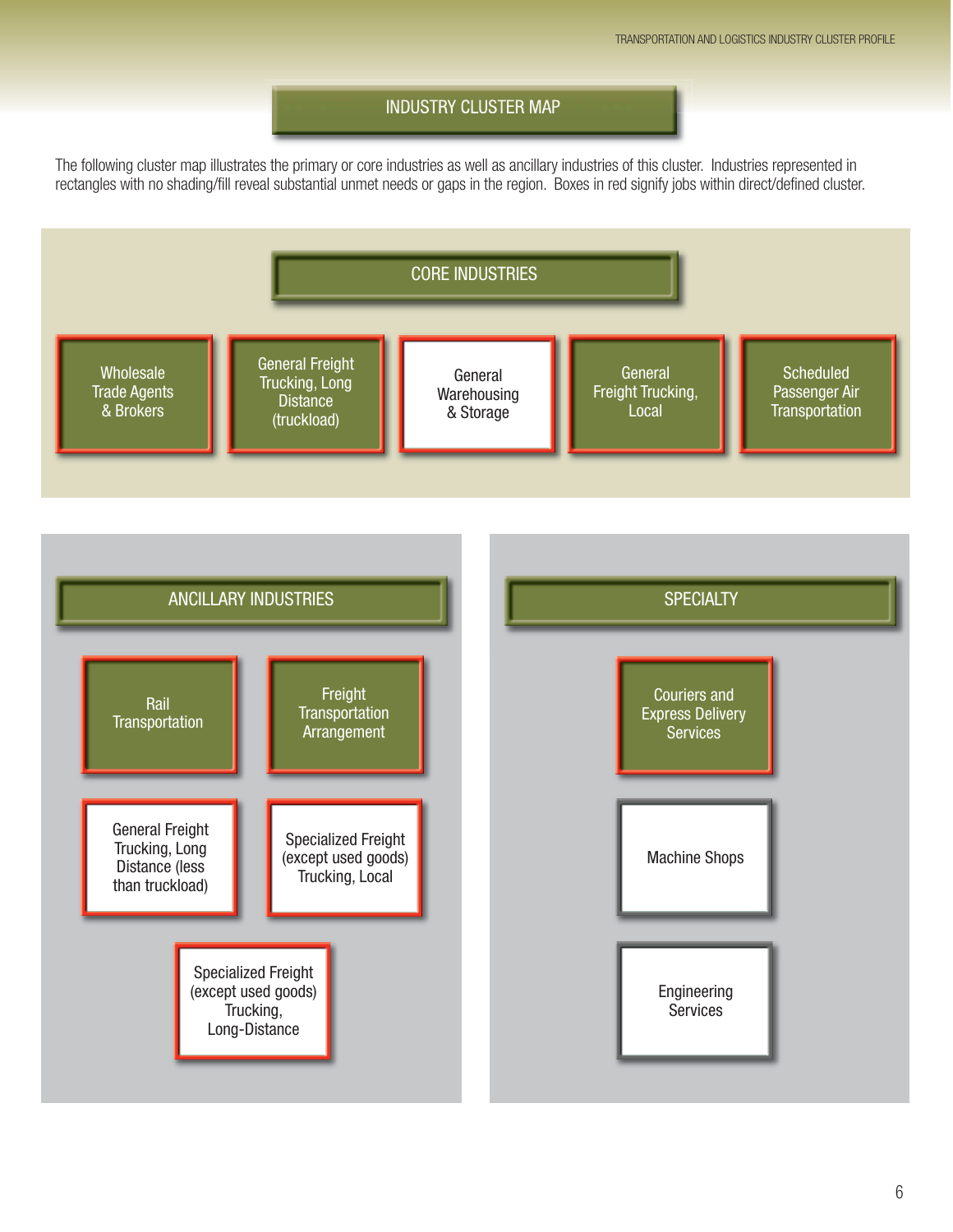## Conclusion

This report provides key data about the Transportation and Logistics industry cluster, one of the primary clusters in the metropolitan Chicago region's economy. The workforce development community can use this report to support decisions related to the investment of resources in addressing future workforce needs in the region. Entities responsible for economic development in the region can utilize the industry level data and market opportunity analysis to inform their efforts in working with employers interested in locating to or expanding in the region.

For additional data related to the Transportation and Logistics cluster or assistance with other labor market information needs, visit www.workforceboardsmetrochicago.com for information on contacting the Workforce Investment Board in your area.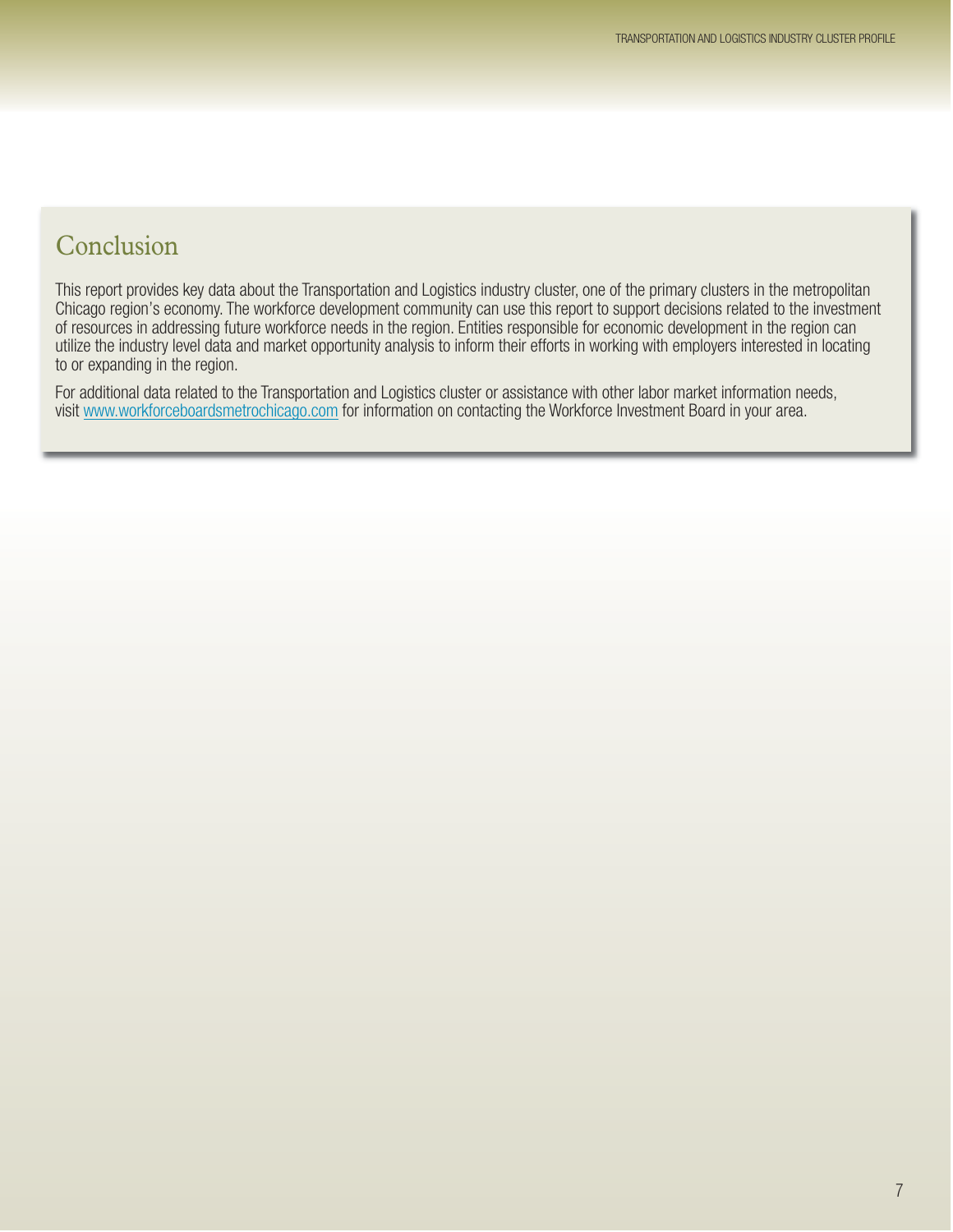### TRANSPORTATION AND LOGISTICS CLUSTER<sup>6</sup>

| <b>NAICS</b><br><b>Codes</b> | <b>Description</b>                                              |
|------------------------------|-----------------------------------------------------------------|
| 425120                       | Wholesale Trade Agents and Brokers                              |
| 481111                       | Scheduled Passenger Air Transportation                          |
| 481112                       | Scheduled Freight Air Transportation                            |
| 481211                       | Nonscheduled Chartered Passenger Air Transportation             |
| 481212                       | Nonscheduled Chartered Freight Air Transportation               |
| 481219                       | Other Nonscheduled Air Transportation                           |
| 482110                       | Rail Transportation                                             |
| 483111                       | Deep Sea Freight Transportation                                 |
| 483112                       | Deep Sea Passenger Transportation                               |
| 483113                       | Coastal and Great Lakes Freight Transportation                  |
| 483114                       | Coastal and Great Lakes Passenger Transportation                |
| 483211                       | <b>Inland Water Freight Transportation</b>                      |
| 483212                       | Inland Water Passenger Transportation                           |
| 484110                       | General Freight Trucking, Local                                 |
| 484121                       | General Freight Trucking, Long-Distance, Truckload              |
| 484122                       | General Freight Trucking, Long-Distance, Less Than Truckload    |
| 484210                       | Used Household and Office Goods Moving                          |
| 484220                       | Specialized Freight (except Used Goods) Trucking, Local         |
| 484230                       | Specialized Freight (except Used Goods) Trucking, Long-Distance |
| 485111                       | <b>Mixed Mode Transit Systems</b>                               |
| 485112                       | <b>Commuter Rail Systems</b>                                    |
| 485113                       | Bus and Other Motor Vehicle Transit Systems                     |
| 485210                       | Interurban and Rural Bus Transportation                         |
| 485310                       | <b>Taxi Service</b>                                             |
| 485320                       | <b>Limousine Service</b>                                        |
| 485410                       | School and Employee Bus Transportation                          |

6 The Transportation and Logistics cluster, as defined by the Purdue Center for Regional Development, the Indiana Business Research Center at Indiana University's Kelly School of Business and the Strategic Development Group has been customized for the metropolitan Chicago region. Specifically, NAICS codes 425120, 485111, 485113, 485210, 485310, 485320, 485410, 485991, 487110, 487210, 487990, and 491110 were added.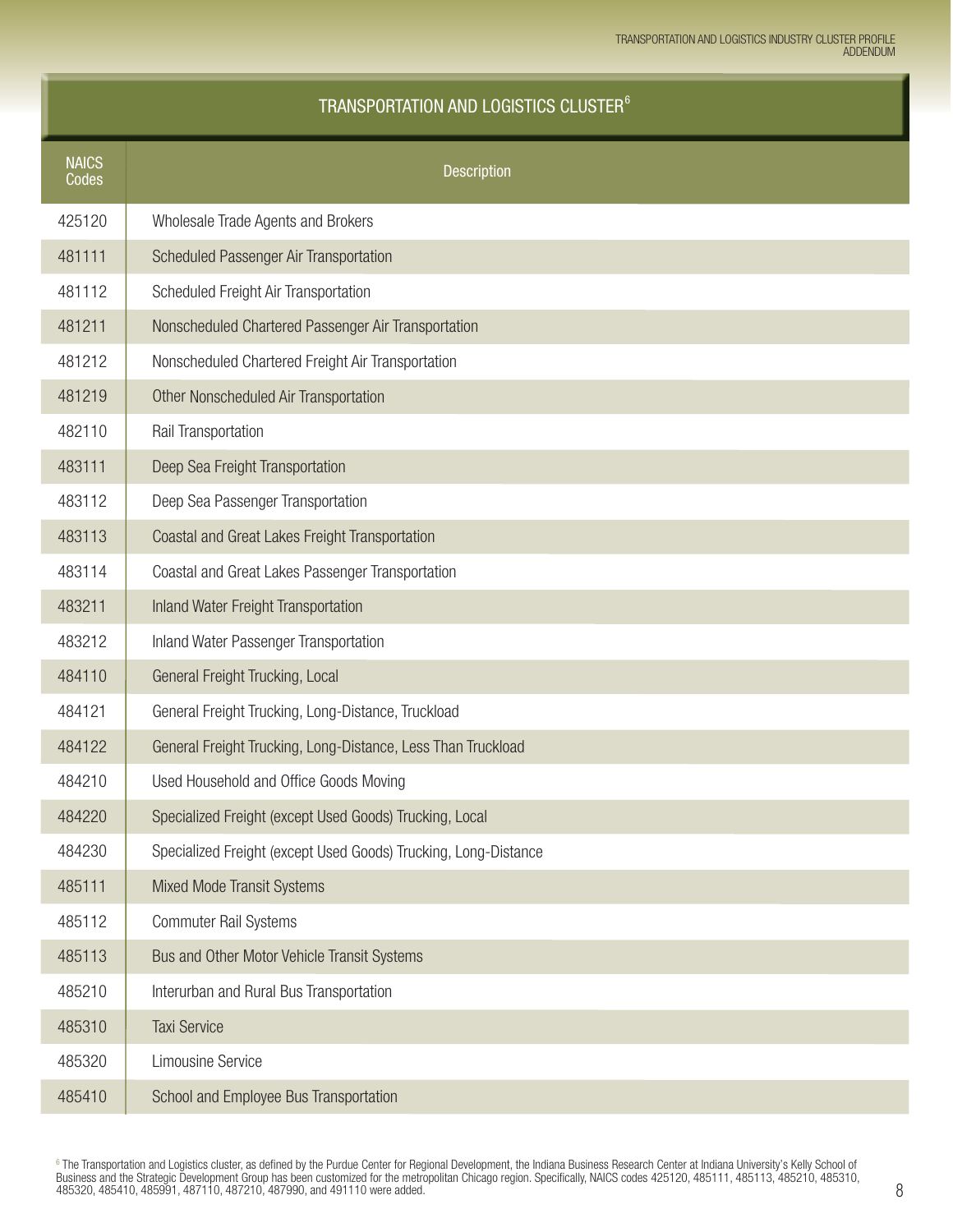### TRANSPORTATION AND LOGISTICS CLUSTER

| <b>NAICS</b><br>Codes | <b>Description</b>                                    |
|-----------------------|-------------------------------------------------------|
| 485510                | Charter Bus Industry                                  |
| 485991                | Special Needs Transportation                          |
| 485999                | All Other Transit and Ground Passenger Transportation |
| 486110                | Pipeline Transportation of Crude Oil                  |
| 486210                | Pipeline Transportation of Natural Gas                |
| 486910                | Pipeline Transportation of Refined Petroleum Products |
| 486990                | All Other Pipeline Transportation                     |
| 487110                | Scenic and Sightseeing Transportation, Land           |
| 487210                | Scenic and Sightseeing Transportation, Water          |
| 487990                | Scenic and Sightseeing Transportation, Other          |
| 488111                | Air Traffic Control                                   |
| 488119                | <b>Other Airport Operations</b>                       |
| 488190                | Other Support Activities for Air Transportation       |
| 488210                | <b>Support Activities for Rail Transportation</b>     |
| 488310                | Port and Harbor Operations                            |
| 488320                | Marine Cargo Handling                                 |
| 488330                | Navigational Services to Shipping                     |
| 488390                | Other Support Activities for Water Transportation     |
| 488410                | Motor Vehicle Towing                                  |
| 488490                | Other Support Activities for Road Transportation      |
| 488510                | Freight Transportation Arrangement                    |
| 488991                | Packing and Crating                                   |
| 488999                | All Other Support Activities for Transportation       |
| 491110                | Postal Service (Private Sector)                       |
| 492110                | <b>Couriers and Express Delivery Services</b>         |
| 492210                | <b>Local Messengers and Local Delivery</b>            |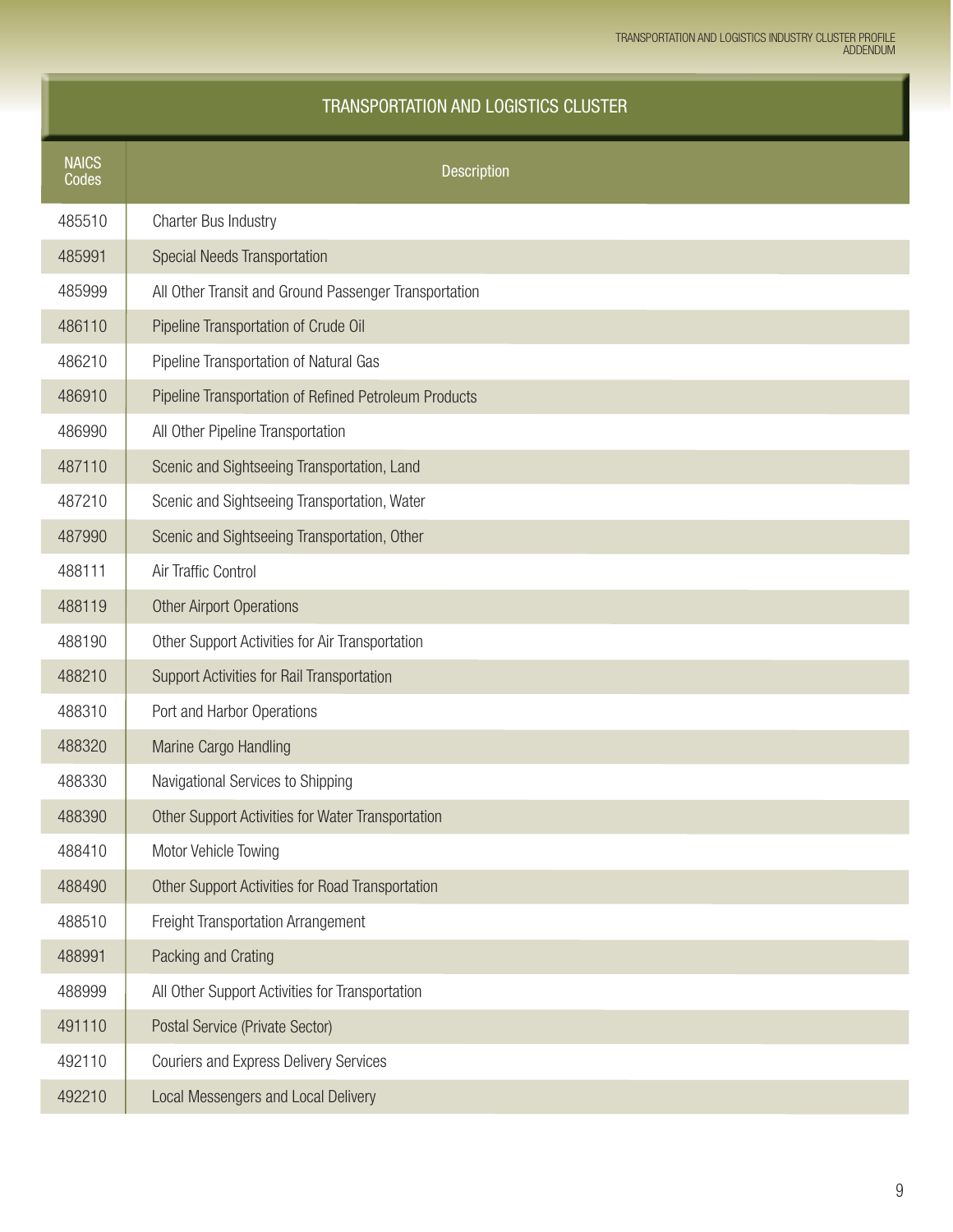| <b>TRANSPORTATION AND LOGISTICS CLUSTER</b> |                                                                             |  |  |  |
|---------------------------------------------|-----------------------------------------------------------------------------|--|--|--|
| <b>NAICS</b><br><b>Codes</b>                | <b>Description</b>                                                          |  |  |  |
| 493110                                      | General Warehousing and Storage                                             |  |  |  |
| 493120                                      | Refrigerated Warehousing and Storage                                        |  |  |  |
| 493130                                      | Farm Product Warehousing and Storage                                        |  |  |  |
| 493190                                      | Other Warehousing and Storage                                               |  |  |  |
| 532411                                      | Commercial Air, Rail, and Water Transportation Equipment Rental and Leasing |  |  |  |
| 541614                                      | Process, Physical Distribution, and Logistics Consulting Services           |  |  |  |
| 561910                                      | Packaging and Labeling Services                                             |  |  |  |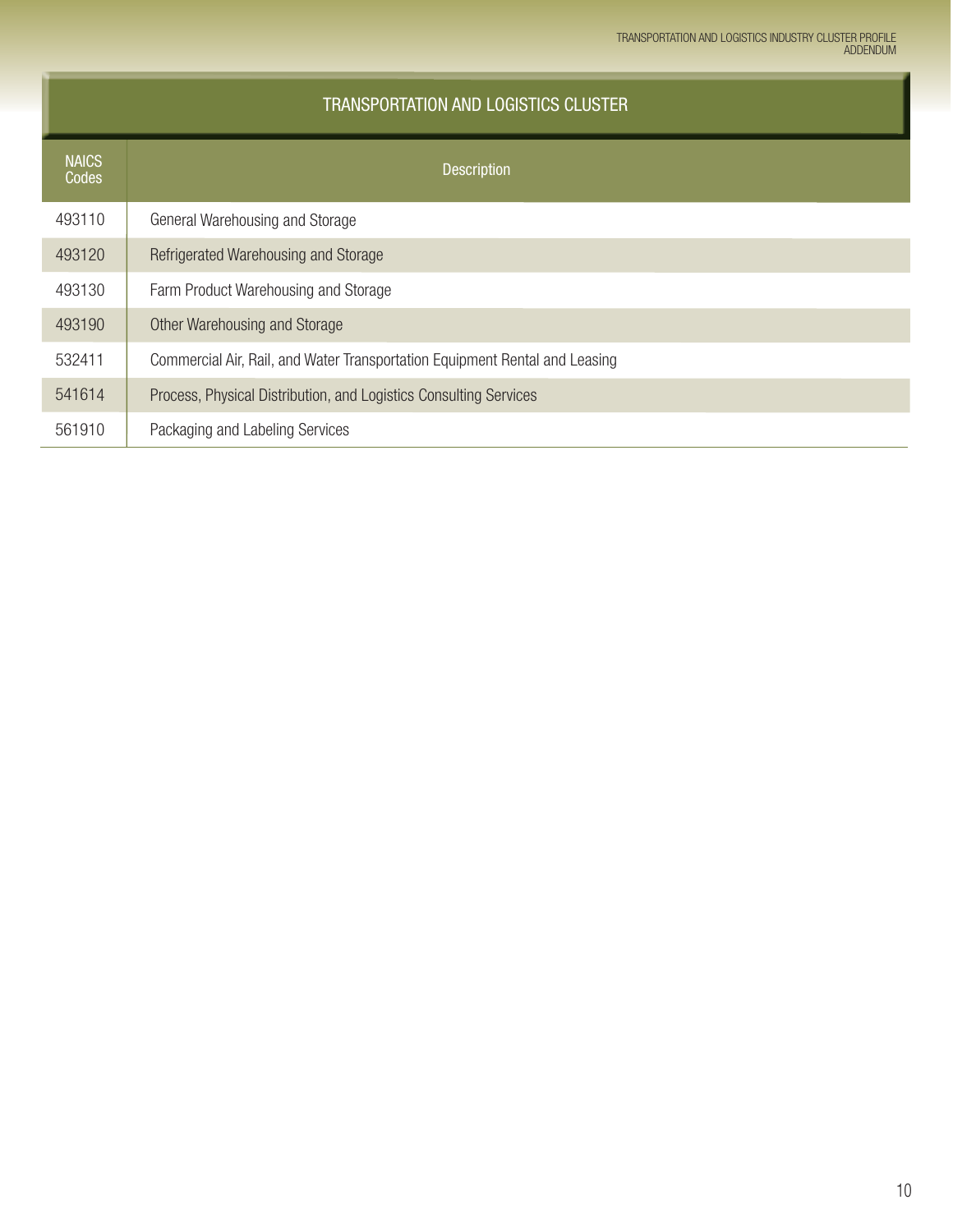### NORTH AMERICAN INDUSTRY CLASSIFICATION SYSTEM (NAICS) DEFINITIONS<sup>7</sup>

### CORE INDUSTRIES

#### 425120 Wholesale Trade Agents and Brokers

This industry comprises wholesale trade agents and brokers acting on behalf of buyers or sellers in the wholesale distribution of goods. Agents and brokers do not take title to the goods being sold but rather receive a commission or fee for their service. Agents and brokers for all durable and nondurable goods are included in this industry.

#### 481111 Scheduled Passenger Air Transportation

This U.S. industry comprises establishments primarily engaged in providing air transportation of passengers or passengers and freight over regular routes and on regular schedules. Establishments in this industry operate flights even if partially loaded. Scheduled air passenger carriers including commuter and helicopter carriers (except scenic and sightseeing) are included in this industry.

#### 484110 General Freight Trucking, Local

This industry comprises establishments primarily engaged in providing local general freight trucking. General freight establishments handle a wide variety of commodities, generally palletized and transported in a container or van trailer. Local general freight trucking establishments usually provide trucking within a metropolitan area which may cross state lines. Generally the trips are same-day return.

#### 484121 General Freight Trucking, Long Distance (Truckload)

This U.S. industry comprises establishments primarily engaged in providing long-distance general freight truckload (TL) trucking. These long-distance general freight truckload carrier establishments provide full truck movement of freight from origin to destination. The shipment of freight on a truck is characterized as a full single load not combined with other shipments.

#### 493110 General Warehousing and Storage

This industry comprises establishments primarily engaged in operating merchandise warehousing and storage facilities. These establishments generally handle goods in containers, such as boxes, barrels, and/or drums, using equipment, such as forklifts, pallets, and racks. They are not specialized in handling bulk products of any particular type, size, or quantity of goods or products.

### ANCILLARY AND SPECIALTY INDUSTRIES

#### 332710 Machine Shops

This industry comprises establishments known as machine shops primarily engaged in machining metal and plastic parts and parts of other composite materials on a job or order basis. Generally machine shop jobs are low volume using machine tools, such as lathes (including computer numerically controlled); automatic screw machines; and machines for boring, grinding, and milling.

#### 482110 Rail Transportation

This industry comprises establishments primarily engaged in operating railroads (except street railroads, commuter rail, urban rapid transit, and scenic and sightseeing trains). Line-haul railroads and short line railroads are included in this industry.

#### 484122 General Freight Trucking, Long Distance (Less than Truckload)

This U.S. industry comprises establishments primarily engaged in providing long-distance, general freight, less than truckload (LTL) trucking. LTL carriage is characterized as multiple shipments combined onto a single truck for multiple deliveries within a network. These establishments are generally characterized by the following network activities: local pickup, local sorting and terminal operations, line-haul, destination sorting and terminal operations, and local delivery.